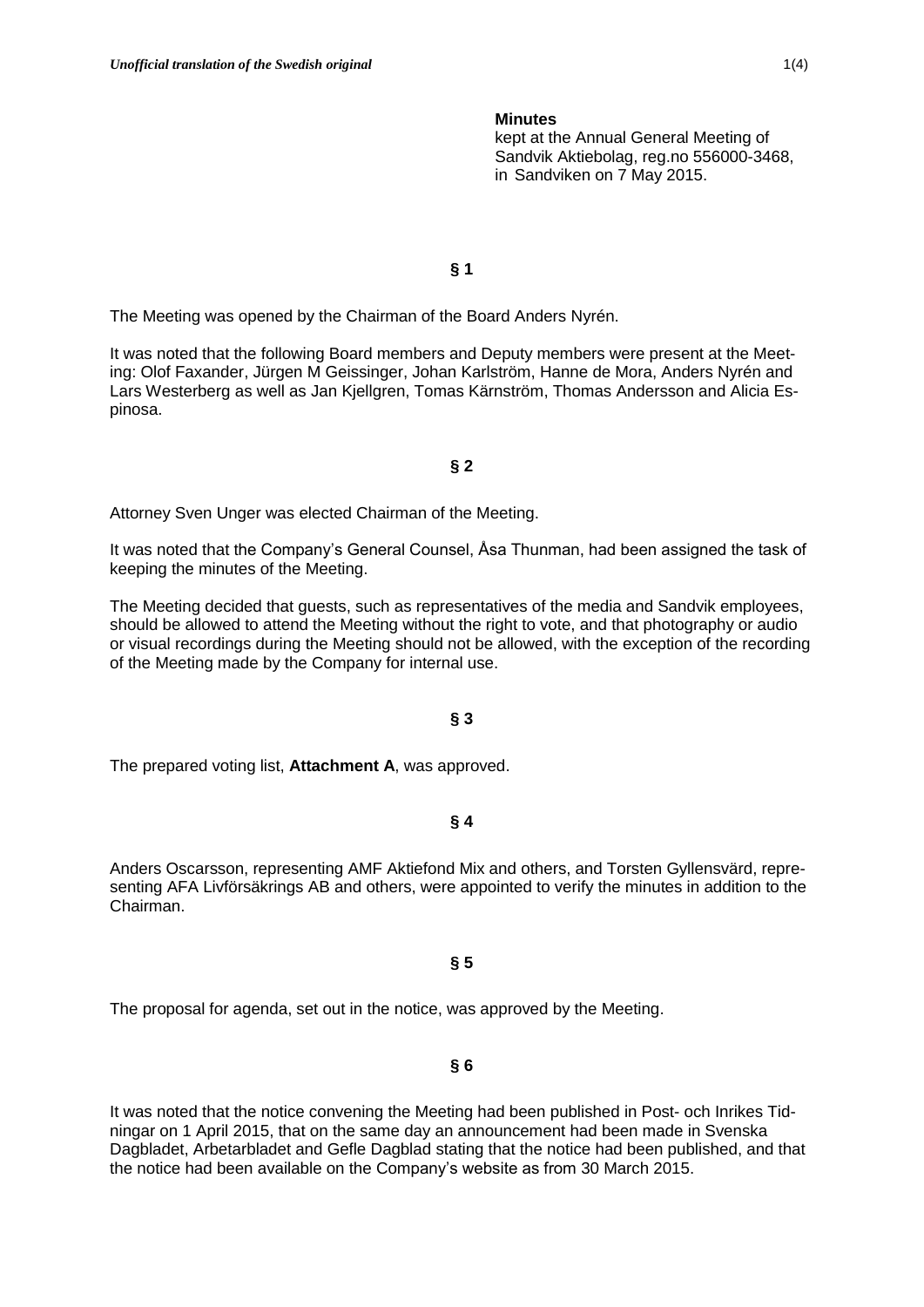The Meeting was declared duly convened.

**§ 7**

The Annual Report with related Balance Sheet and Profit and Loss Account as well as the consolidated Balance Sheet and Profit and Loss Account for the financial year 2014, the Board's proposal for dividends and reasoned statement there over, and the Auditor's statement on whether the guidelines for remuneration of senior executives valid since the previous Annual General Meeting have been complied with, were presented.

The Chairman of the Board, Anders Nyrén, made a speech.

The authorized public accountant George Pettersson presented the audit work and the summary in the Auditor's Report.

### **§ 8**

The President, Olof Faxander, made a speech.

Questions raised by shareholders were answered by the Chairman of the Nomination Committee, George Pettersson, the Chairman of the Board and the President.

**§ 9**

The Meeting decided to adopt the Profit and Loss Accounts and the Balance Sheets of the Parent Company and the Group, respectively.

# **§ 10**

The Meeting decided to discharge the Board members and the President from liability for the period to which the accounts presented at the Meeting relate. The President, the other Board members and Deputy members did not participate in this decision.

## **§ 11**

The Meeting decided pursuant to the Board's proposal that the profits at the disposal of the Annual General Meeting:

| Profits carried forward | 19,228,580,888 |
|-------------------------|----------------|
| and result for the year | 5,851,472,948  |
| <b>SEK</b>              | 25.080.053.836 |

be appropriated as follows:

a dividend of SEK 3.50 per share to the shareholders and the rest carried forward.

The Meeting further decided pursuant to the Board's proposal that the record date for dividends should be 11 May 2015.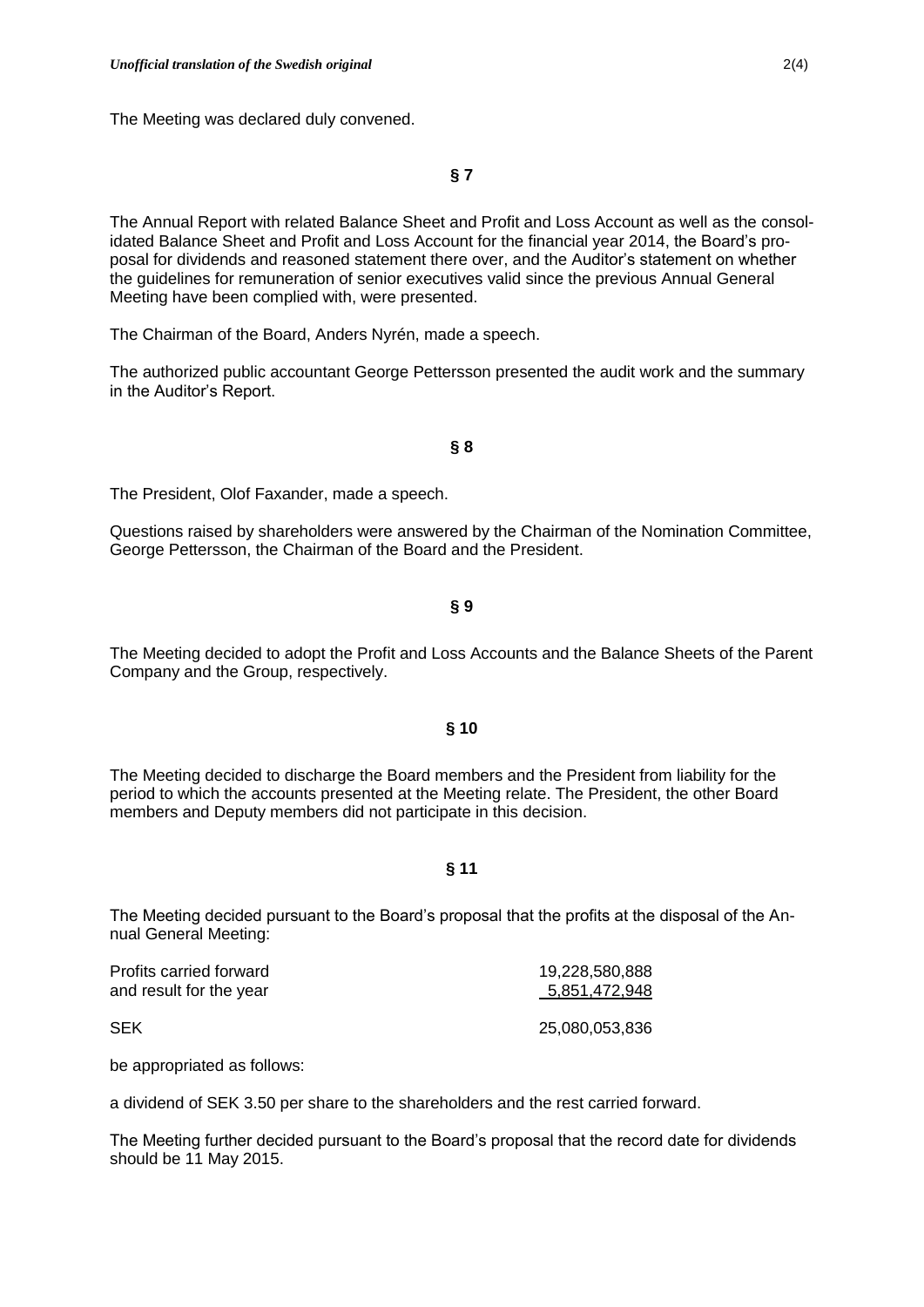The Chairman informed that the dividend decided on is expected to be distributed on 15 May 2015.

# **§ 12**

The Board of Directors' proposal for a change of § 7 of the Articles of Association, **Attachment B,**  was presented.

The Meeting decided in accordance with the Board's proposal. It was noted that the decision had acquired the necessary majority, since it had been supported by shareholders representing more than two thirds of the votes cast and the shares represented at the Meeting.

## **§ 13**

The Chairman of the Nomination Committee, Anders Nyberg, presented the Nomination Committee's proposals for the number of Board members, fees to the Board and the Auditor, as well as Board, Chairman of the Board and Auditor. He also described how the Committee's work had been carried out.

The Meeting decided that the number of Board members elected by the General Meeting should be eight and that no Deputy members should be elected.

# **§ 14**

The Meeting decided pursuant to the Nomination Committee's proposal that the fee to the Chairman of the Board should be SEK 1,700,000 and that the fee to each of the other Board members not employed by the Company should be SEK 600,000.

The Meeting further decided that the fee to the Chairman of the Audit Committee should be SEK 175,000, that the fee to each Board member elected by the General Meeting who is a member of the Audit Committee should be SEK 150,000, that the fee to the Chairman of the Remuneration Committee should be SEK 125,000, and that the fee to each Board member elected by the General Meeting who is a member of the Remuneration Committee should be SEK 100,000.

The Meeting finally decided that the fee to the Auditor should be paid in accordance with approved invoices.

# **§ 15**

The Meeting decided pursuant to the Nomination Committee's proposal to elect the following Board members:

Jennifer Allerton (new Board member) Claes Boustedt (new Board member) Johan Molin (new Board member) Olof Faxander (re-election) Jürgen M Geissinger (re-election) Johan Karlström (re-election) Hanne de Mora (re-election) Lars Westerberg (re-election)

The Meeting decided to elect Johan Molin as Chairman of the Board.